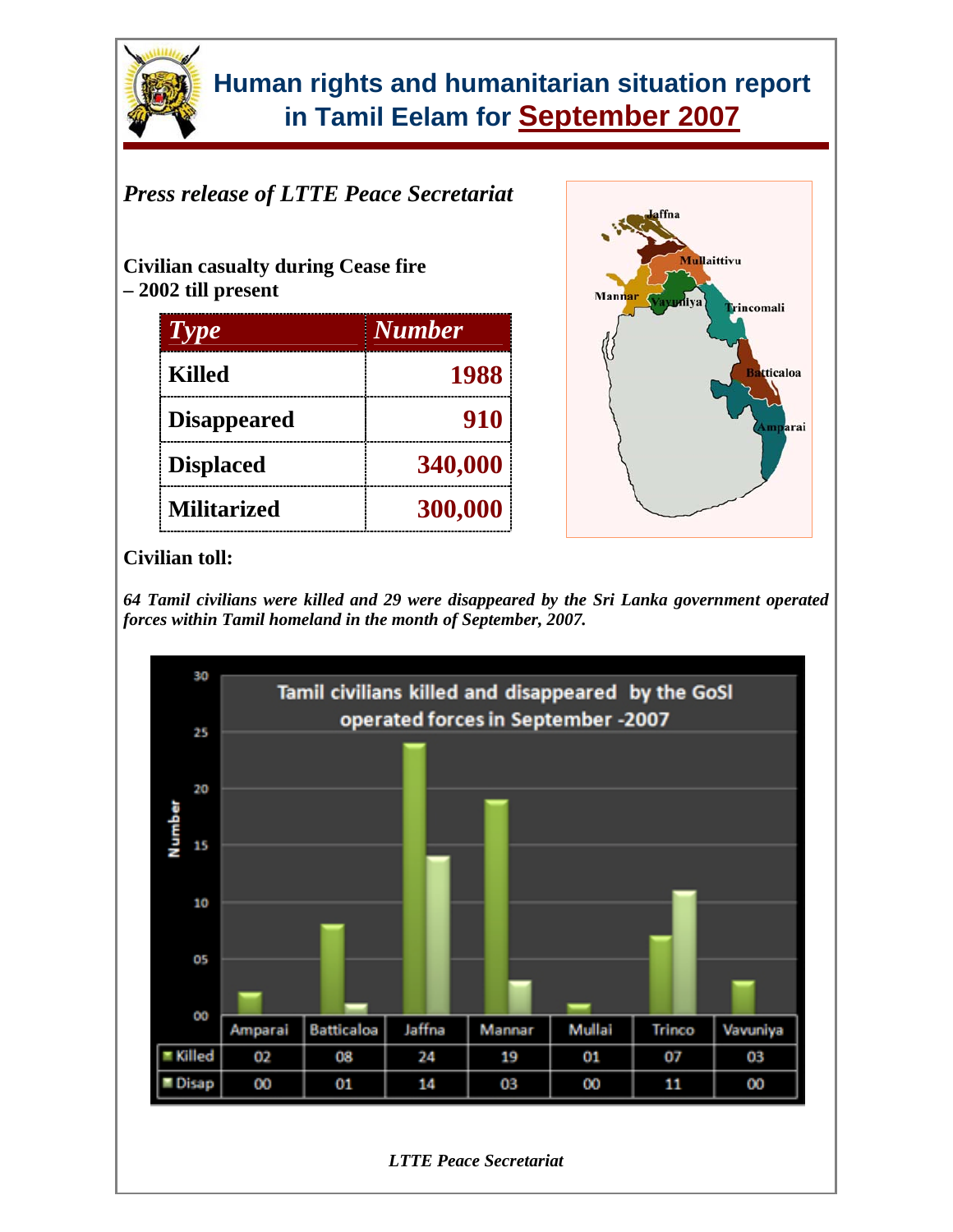

The killing and disappearance for the month of September shows a sharp rise from that of the previous couple of months.

Thirteen civilians were killed while trying to flee Sri Lankan military onslaught in Mannar when their vehicle was blown up by a landmine exploded by the Deep Penetration Unit of the SLA.

Sri Lankan operated forces also killed a Catholic priest of Jesuit Refugee Services in Mannar and a Grama Sevakar, a village government official, because he protested the confiscation of Mutur East and Sampur people's land by the Sri Lanka Government.

Six of the seven fishermen who went fishing in Verukal river disappeared when they left the one fishermen and went to collect honey.

### **Incessant aerial bombing in Vanni kills and injures civilians**



Incessant aerial bombings by the Sri Lankan Air Force in Vanni are continuing to kill and injure civilians and destroy property. From 20 to 21 September for three days in a row Sri Lanka Air Force bombed civilian areas in Puthukkudiyiruppu. Thirteen civilians including children were injured and one civilian was killed in this three day bombing spree. Damages to homes were immense.

These bombings, often carried our during school hours, is creating havoc in the nearby schools. In one of the above bombings near three important schools at 8.30am resulted in the effective closure of the schools because terrified children went home without any formal closure of the schools. The affected schools in this instance are Puthukkudiyiruppu Central College, Srisubramanium MV School and Kompalvil MV School, within two Kms of each other.

It is not too hard to imagine the chaos created. Principals of the three schools reported that students fainted in fear and that the chaos was much worse than anything they had experienced during past bombings. The principals cited that the timing and proximity to the schools were the factors for this intense level of fear and chaos.

*LTTE Peace Secretariat*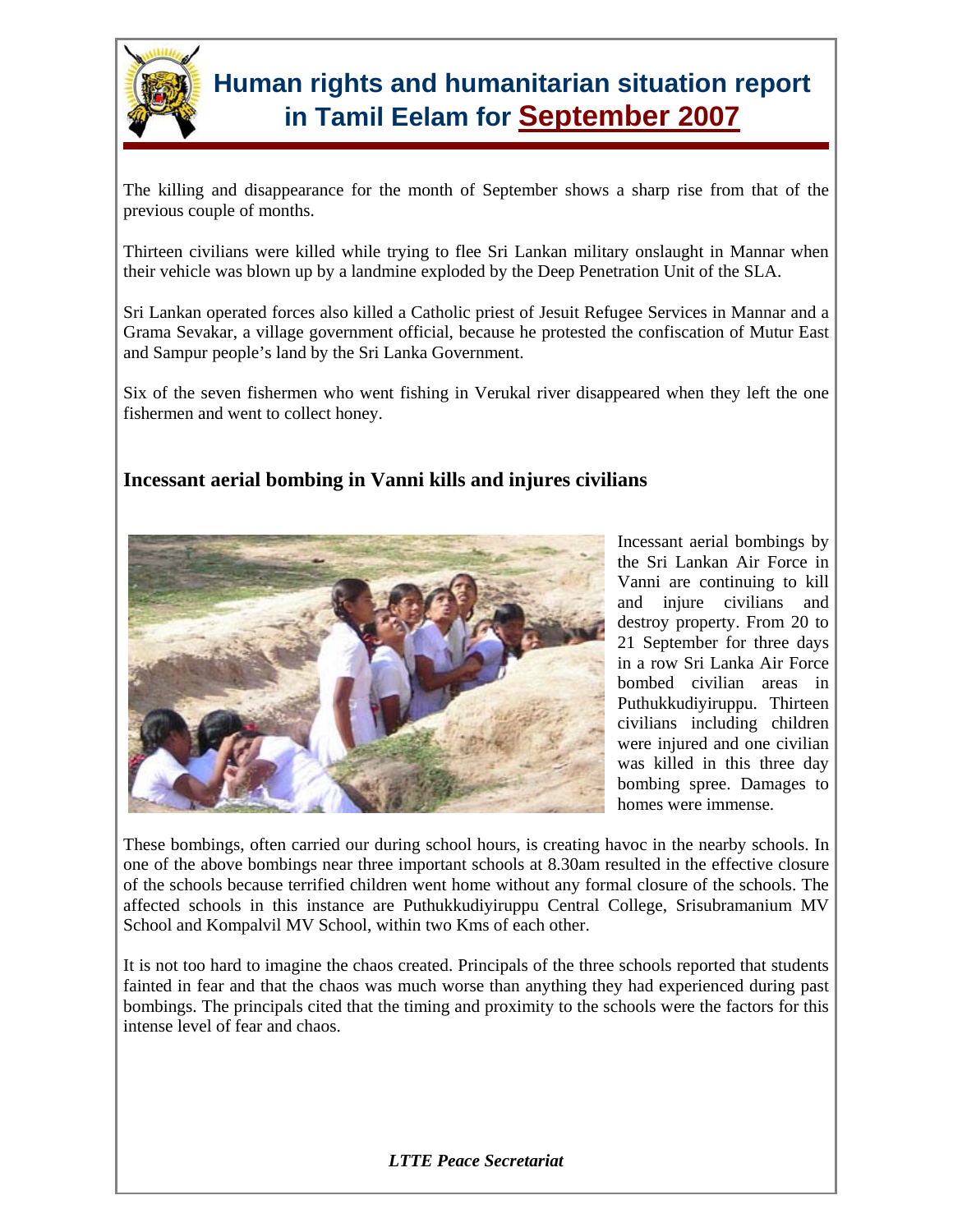

### **Manthai west displacement in Mannar**

The indiscriminate shelling of the Sri Lankan military into civilian areas to force them out of their homes began in Manthai west in the Mannar district during the first week of September.

One man was killed. Many homes destroyed. Many more artillery pieces fell within the homes of civilians, frightening them and eventually forcing them to make the decision to displace. Close to 2500 families have displaced from Manthai west into LTTE areas.

The displaced lament the loss of harvest as it is the peak harvesting period. Many of the displaced have not been taken care of yet and international agencies say that they need more time to kick off their relief program for these people. Until that occurs people are left living under the sky.



The slide show released by the LTTE Peace Secretariat captures these Tamil civilians on the move away from the Sri Lanka military shelling range and be viewed at: http://www.ltteps.org/?view=2014&folder=2

People were forced to abandon their farmland, cattle, goats, poultry and all other economic activities. The status of the fishing industry, a high yield industry in Mannar, has been under attack by the Sri Lankan Navy throughout the CFA period and has been worsening over the same period.

The chart shows the situation over the last nearly 30 years. The first period was prior to the onset of the war in the early 80's. By any normal standard, as it has been the case in the south of the island this productivity should have increased many folds over the nearly 30 years that followed.

#### *LTTE Peace Secretariat*